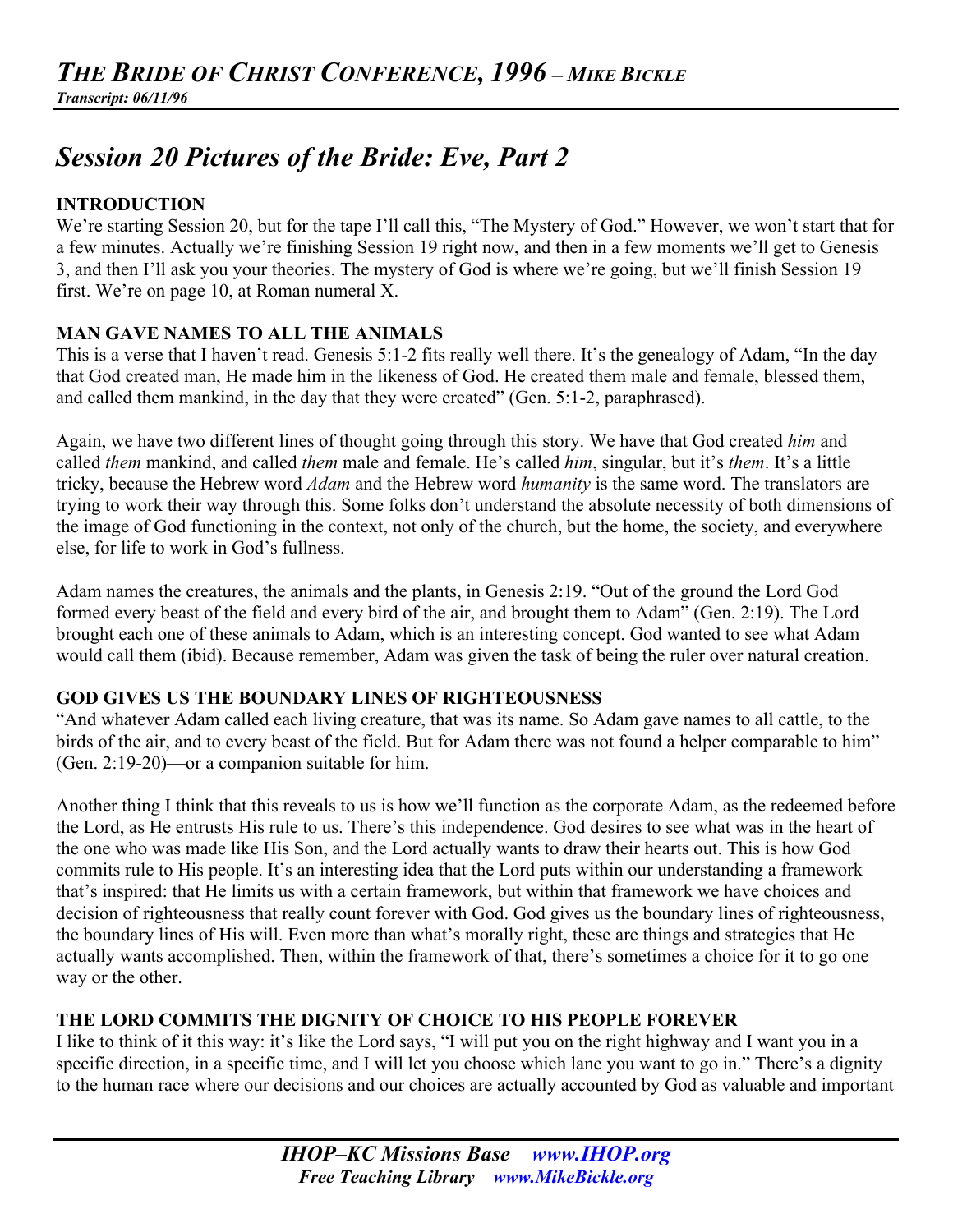to Him. We're not just robots taking impulses from Him. He forms in us thinking and understanding; that's a resource of the inspiration of God through which our own personalities are expressed. The reason I'm saying this is because it impacts the way we entrust leadership to our children and other forms or positions in life. I believe it's the way we'll rule with Him in eternity. I think He's going to determine the framework, the direction, the destination, the timing, but He's going to give us choice within that range that will be pleasing to Him. It's a partnership, not a robotic system. The dignity of the human heart in the presence of God is so much higher than we realize. Our choices are relevant, and they are dignified. That's the point I want to make.

## **BRINGING THE ANIMALS UNDER THE DOMINION OF MAN**

The task of naming the animals. First the Lord gave Adam the rule over the animals, and the naming of the animals implied bringing them under his dominion, under his leadership. When he named them, they were actually brought under his control. Because when Adam named the animals, he discerned the nature and the purpose of each animal. He named them according to his ability to discern their nature, personality, and the purpose for which they were created. Adam discerned the nature that God put in that animal, analyzed it, and categorized it. He analyzed the purpose and the temperament and the construction of the heart of that part of creation. It speaks of tremendous insight. There's a tremendous spirit of wisdom that's operating on Adam, that he's subduing creation by naming, but he's discerning it fully.

In the midst of this, it says in verse 20, "But for Adam there was not found a helper comparable to"—or suitable for—"him" (Gen. 2:20). He recognizes that there's not a companion suitable to him. In his dignity of ruling, it connects with him that there's a helper who isn't present who would make him more complete.

#### **JESUS IN HIS HUMANITY WILL RULE WITH A BRIDE FOREVER**

Lest we come up with a heresy, the eternal God is completely complete in Himself, 100 percent. There's no sense in which the Bible describes any lack within the Trinity at all. The Father, the Son, and the Spirit are in total fullness. However, there's something that's very important for us to recognize. First, we're thinking of Adam as literally a man needing the companionship of a woman, another person with him. Secondly, there are hints of this when Jesus is fully joined to His creation, the redeemed human race, as a man, not as God. He's putting on the hat of a man who is a redeemer, a mediator for creation. The Church in Ephesians 1:23 is called "the fullness of Jesus" (Eph. 1:23, paraphrased).

Let me work on this thought for a few moments. As God, Jesus is complete, but the fullness of Jesus' experience is only found in the Church. Because once He became a man, He's a man forever. He can never, ever go back to being just God. The moment He said yes to take upon Himself the form of a man, that was an eternal decision. That wasn't a decision He made for a time, and then, when He accomplished His work on the cross, He laid aside humanity to go back to being only God again. When He said yes to take upon Himself the form of a man, this was an eternal decision. This is so powerful. It's like God the Father was saying to Him, "My Son, You can't do this and in a billion years change Your mind. You'll be forever in the likeness of a man, forever with humanity."

Jesus considered this and said, "Yes." Ephesians 1:23 is one of the most unique passages. The Church is called the fullness of Jesus. The Church provides the full expression of Jesus in His humanity. The human Church compliments the human Man Christ Jesus, the last Adam. Jesus isn't called the fullness of the Church, but the theological phrase, "the fullness" means, "the full complementation." It's complementary. It's complementing that which was lacking in Jesus in His humanity to rule as a man over the creation of God. Jesus didn't want to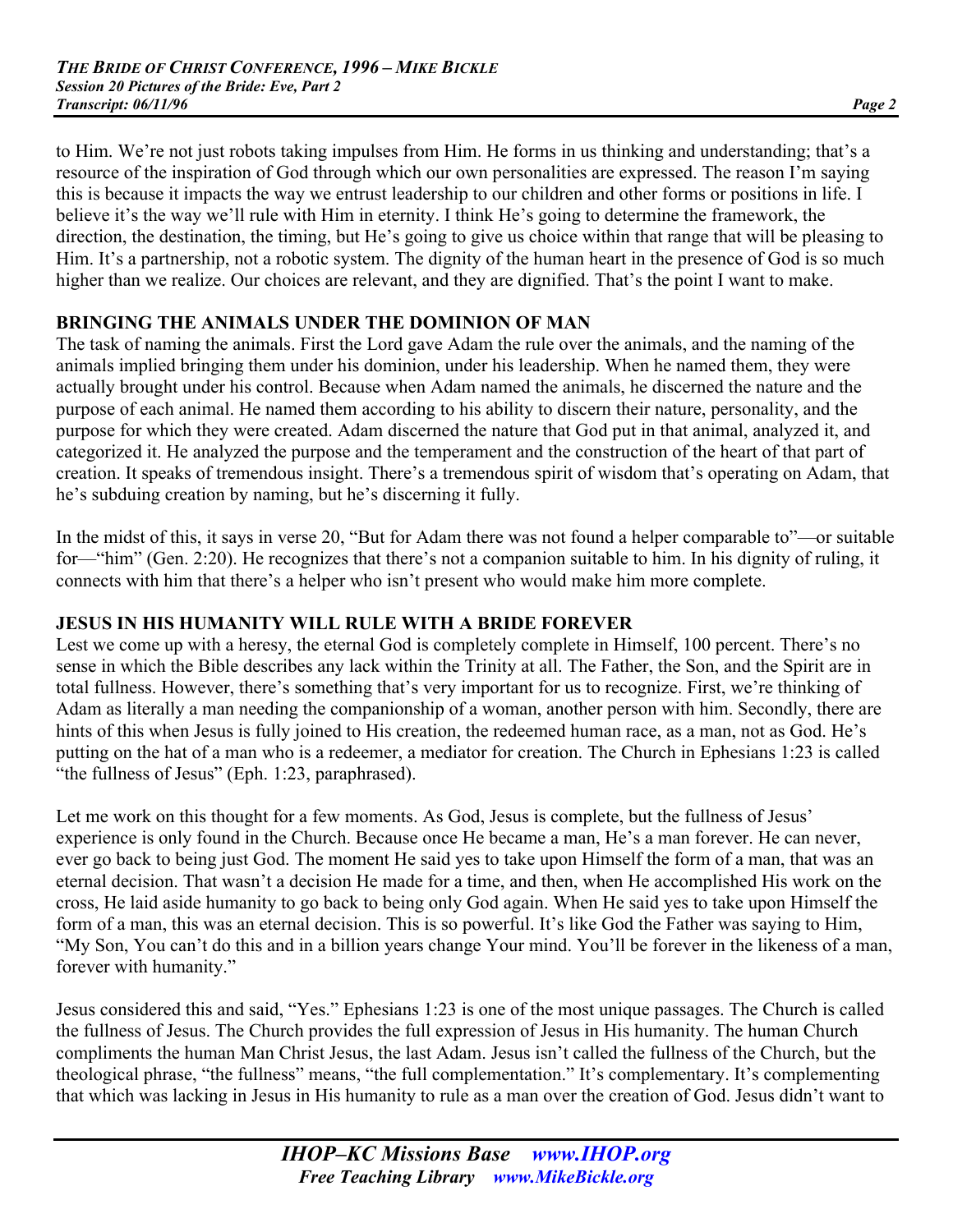rule creation just as God alone. He wanted to rule God's empire as a man with a human helpmate at His side called "the Bride of Christ."

It's an awesome mystery. Jesus is called the fullness of God. Jesus has all that the Father has, and between Them and the Spirit They have fullness between them, in Their deity; but it's in humanity that He's going to rule the nations in the future. It's Jesus in His human position. He's fully God and fully Man forever, but in His humanity, Jesus isn't made complete until His bride is at His side. Therefore the Church is called the fullness of Jesus. That in itself is a staggering concept, that Jesus could take upon Himself that which was contrary to Himself in the form of a man, and then for fullness need something for the first time in His life. Because He never, ever needed anything outside of the fellowship of the Trinity to be complete until He said Yes to humanity. Then He was in need of fullness. He was in need of creation.

This is an amazing thing. If someone says, "Is Jesus in need of the Church?" you would say, "As God, no, but as fully Man, yes." As the Ruler over the nations, as fully God and fully Man, He does have a complement that's necessary to Him, and it's called a human bride. Part of His own creation fulfills that, because something happened that was so drastic when He took upon Himself the form of a man. This is so stunning and so awesome. Adam speaks of Jesus, Jesus as fully Man, as He looks into the future, as He sees that He has a desire for a companion for His fullness, that He longs to be equally yoked to a human bride that's fully empowered with a divine nature.

The divine nature is in the human bride (2 Pet. 1:4). Though the human bride will never be divine, the nature of God has been fully extended to us. Adam recognizes that he needs a companion to be complete. Again, for the individual man Adam, this was fulfilled in Eve; but the corporate man, the human race, has become that companion for the Son of God.

#### **WHEN JESUS BECAME A MAN, HE TOOK ON THE DEEP SLEEP OF GOD'S WRATH**

"And the Lord God caused a deep sleep to fall on Adam, and he slept; and He took one of his ribs, and closed up the flesh in its place" (Gen. 2:21). I'm just blown away. When the Lord caused the deep sleep to fall on Adam, it was like the deep sleep of Jesus. When this happened, I have no doubt in my mind that God the Father looked at the Son and said, "My Son, You know where this is going."

The angels don't understand it; Adam doesn't understand it, but the Son of God understands it. Paul the apostle, 4,000 years later, quotes this passage and says it was about Jesus and His people. There was a deep sleep that came upon Jesus when He said yes to the wrath of God and paid the price for our sin. He took upon Himself the form of a man and in the wrath of God entered into the deep sleep of the night, the wrath of God.

The Lord caused the deep sleep. Sometimes people get this confused and they think the devil tricked Jesus. That's not what happened. The devil didn't trick Jesus. You know how the songs go? I don't mind it; I'm not offended by it. The story goes that Satan snuck in there, finally got an upper hand, killed Jesus, and then said, "Oh, no! He rose from the dead. I didn't know this was going to happen."

That's not how it happened. Actually, the devil didn't want Jesus to go to the cross. Remember what Peter said: "Don't die!"

Jesus said, "Get behind Me, Satan" (Mt. 16:23).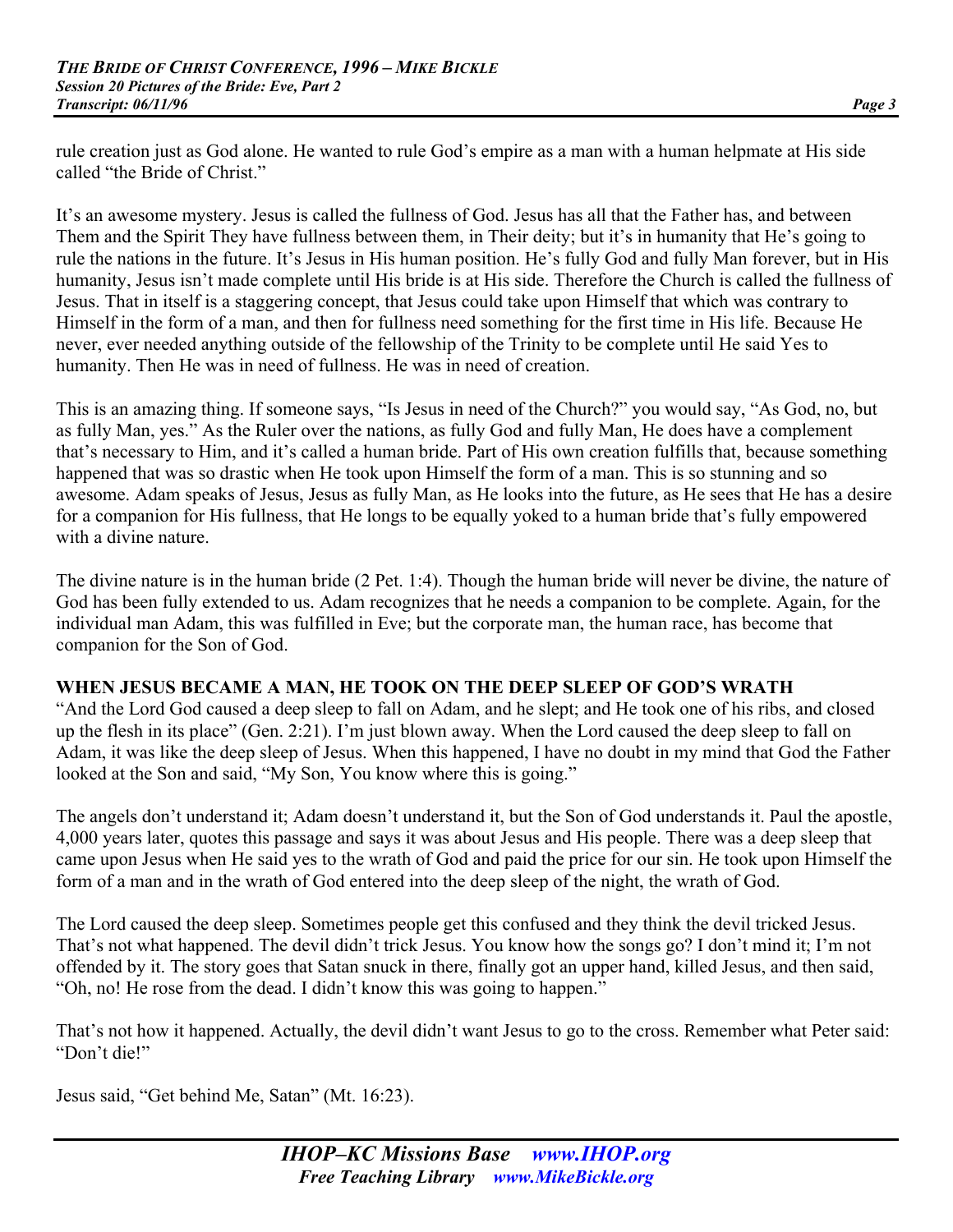## **GOD THE FATHER DELIVERED UP HIS SON TO DEATH**

It was Satan who didn't want Jesus to die in Matthew 16. It was Satan saying, "Don't go to Jerusalem." The reason Satan entered Judas wasn't so that Jesus would die. Jesus had already set His face resolutely to go to Jerusalem (Lk. 9:51). Jesus had set His face resolutely to go to Jerusalem, and when the devil saw that, he said, "OK, He's already done that. He's already rebuked me when I tricked Peter and spoke through Peter that there's a better way to do this than dying."

What Satan wanted to do was to bring the whole Jewish nation as well as the whole Roman Empire into guilt. At the Passover, when the whole nation gathered from all around Israel and other nations, he wanted to get the crowd to turn on Jesus so that they were all guilty. He wasn't trying to trick Jesus into going to the cross. Jesus was resolute. Satan knew he had lost that battle, so he said, "I want to get as many people guilty of killing God as possible."

The truth of the matter is that the Father delivered up His Son. In Romans 8:32, Paul the apostle said, "If God delivered up His own Son and did not spare Him, how much more will He give everything to you" (Rom. 8:32, paraphrased)? God the Father delivered up His Son. God the Father said, "Son, if You want to purchase her, You have to become a man and take My wrath."

He said, "I know. I understand that."

Satan tried to get Jesus to do it another way in the wilderness, and tried to get Jesus to do it another way at Caesarea Philippi when Peter said, "Don't go to Jerusalem and die," and Jesus said, "Get thee behind Me, Satan<sup>"</sup>

The Father delivered up His Son and did not spare Him, because the justice of God had to be paid. The Lord caused the deep sleep. The plan of God was the point; it was the Lamb slain from the very foundation, from before Genesis 1 (Rev. 13:8); God already saw the unstoppable plan. Jesus would be slain. It was already finished in the economy of God. It hadn't happened in time and space, but He knew it was settled in the eternal counsels. It could not be stopped. Therefore, Genesis 1 and 2 took place after that information was already established in the eternal counsels.

## **PIERCED IN THE SIDE FOR THE SAKE OF A BRIDE**

God took one of Adam's ribs. God pierced Adam's side. Of course, it's obvious that on the cross Jesus' side was pierced to fulfill the type of what was signaled in Genesis 2:21—the pierced side of the first Adam. The first Adam was put to sleep to provide a bride. The last Adam was put to death to provide His bride. Both of them were pierced in their side to bring forth a bride.

It's interesting that Adam came from the dust, but Eve came from his side. Eve came from the very substance of that out of which Adam was made, from Adam's very flesh. We will come from the very humanity that Jesus is in His resurrected form. He's the first fruits of the resurrection. He's the first One in that new humanity that's raised with bodies that are greater than angels. We come out of that substance. That's what we will be made of. Someone give me a "Hallelujah!"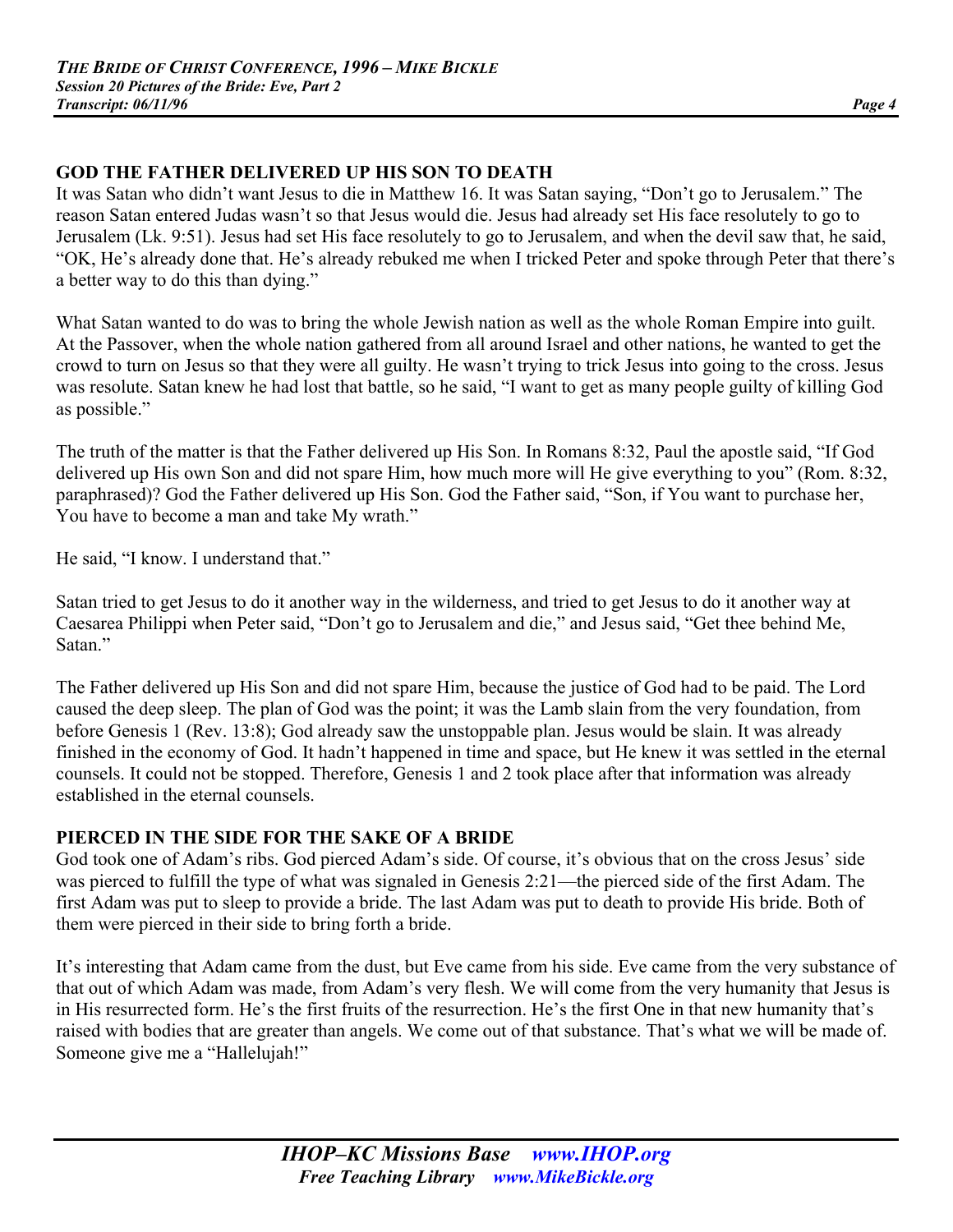#### **ADAM SAW IN EVE HIS SUITABLE COMPANION**

Adam's delight in Eve. You know who this speaks of? The Lord's delight in His people (Gen. 2:22-23). "Then the rib which the Lord God had taken from man He made into a woman, and He brought her to the man" (Gen. 2:23). God says, "What do you think?"

Adam had just been naming, analyzing, categorizing, and subduing all of creation by naming it and discerning it and bringing it under his authority. Adam looks at her with discernment and with the spirit of wisdom that was on him, and with this mandate to name all of creation, and now he must name her.

Now look at the next verse. "And Adam said: 'This is now bone of my bones and flesh of my flesh; she shall be called Woman, because she was taken out of Man'" (Gen. 2:23). You see, he was looking for a companion. Every commentary that I read affirms this. Why? Because he had been searching for a companion that was suitable to him as he was naming all of creation. He couldn't find or discern anything made like him. When he looked at her, he said, "This is now bone of my bone. She's just like me. She shall be called 'Whoa, man!' She shall be called *Woman*, because she was taken out of man."

He saw in her the suitable companion. He saw in her the companion that really touched his heart. When I saw my wife I said, "Wow man, prime rib!"

It was Adam's delightful discovery. "This is now bone of my bones." In other words, "I can rest. I've found my companion. Yes, this is good."

#### **WHY ARE WE BEAUTIFUL TO GOD?**

Why are we beautiful to God? The first reason that we're beautiful to God is because of God's personality. It's because of who He is. If He were a grumpy old man, it wouldn't work. If He had the personality of a Scrooge, nothing would make Him happy, but He's the ultimate happy person.

There's a book that Sam Storms has that talks about the infinite happiness of God: that God's passion and His pleasure are in abundance towards His people, His creation. God has so much happiness towards His creation. That's the number one reason why we're beautiful. Beauty is in the eye of the beholder, and the way that God looks at the human race, He views it as beautiful because of His personality.

The second reason we're beautiful to God is because of the design of the human spirit. We're especially what God desires. He made us according to His Son's liking. God not only has a personality that easily likes, He made us according to what He likes.

Thirdly, we're beautiful to God because the gift of righteousness has been wrapped around us. The righteousness of Jesus has been wrapped around us like a garment, like a robe. It's the mantle of righteousness.

Fourthly, it's because God has put a willing spirit in us. He put a willing spirit in us at the new birth. Each of these verses tells how God delights in and will never refuse us. His heart is moved by a willing spirit, a contrite spirit (Ps. 51:17). He's moved by a spirit that says yes even before we attain to maturity; it's the yes in our spirit that moves God. It really does.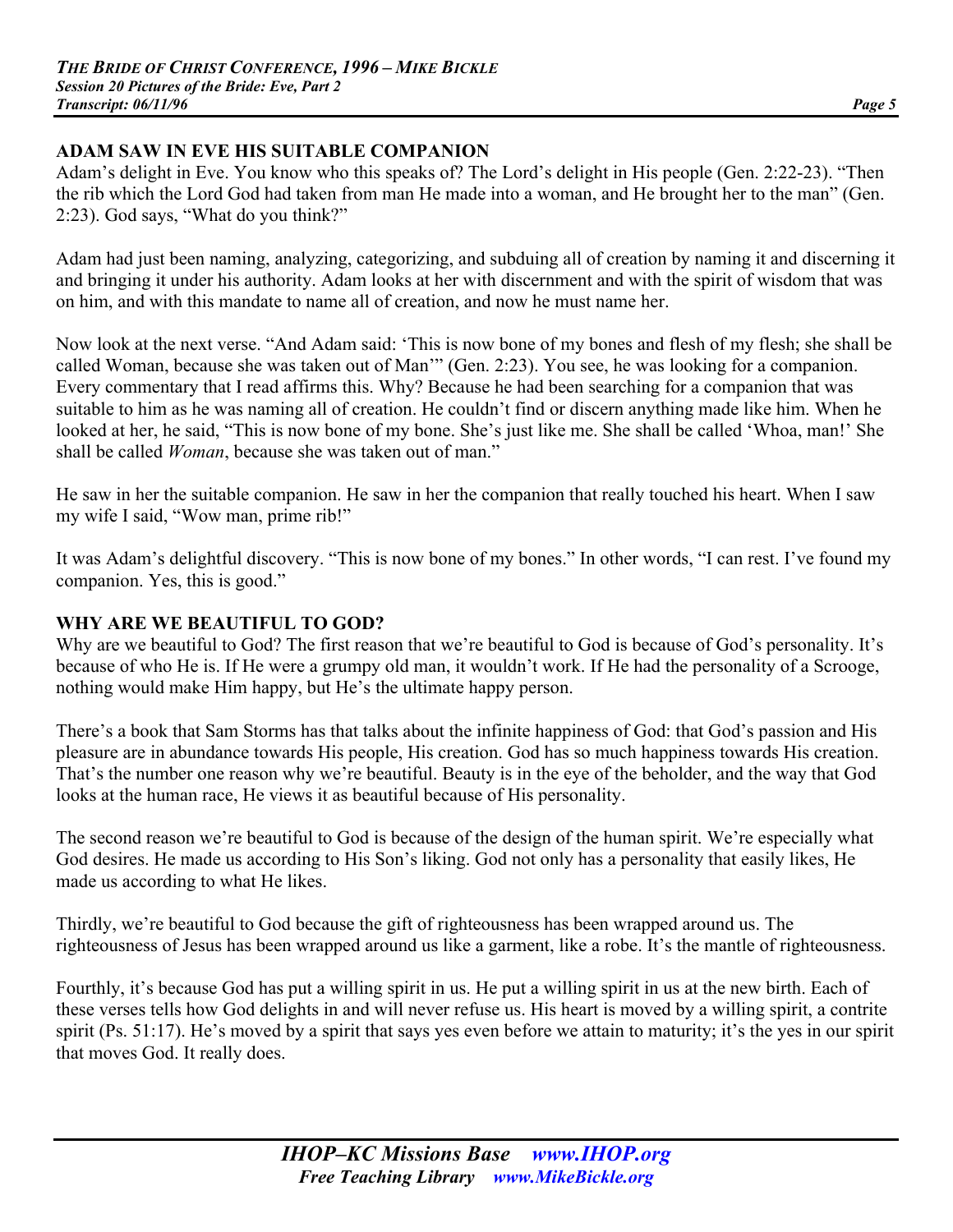Jesus told Peter in Matthew 26:41, "Peter, you have weak flesh, but you do have a willing spirit" (Mt. 26:41, paraphrased). Peter fell and denied Him three times, and when the Lord stood before Him in John 21:17, he said, "Peter do you love Me?"

Peter said, "Lord, You know everything. You know that I love You" (Jn. 21:17, paraphrased). God could see the love even in Peter's immaturity; He saw the willing spirit in Peter.

When God looks at you, because of who He is, He likes you. Because of the way He built you, He likes you. Because of the garments that are on you, He likes you, and because of the willing spirit that was put in you, the yes that was put in you at the new birth, you're beautiful to God, even in your immaturity. The Lord looks at you and says His heart is ravished over you even in your immaturity (Song 4:9).

Adam cleaves to Eve without shame. "Therefore a man shall leave his father and mother and be joined to his wife, and they shall become one flesh. And they were both naked, the man and his wife, and were not ashamed" (Gen. 2:24-25).

Verse 24 is the passage that Paul quotes in Ephesians 5:31-32. Paul, 4,000 years later, says, "Do you know what He was talking about? Jesus and the Church. I would never have known that from studying, but the Holy Spirit told me straight from God that this was on His mind" (Eph. 5:31-32, paraphrased).

When Adam was cleaving to Eve, the Holy Spirit said, "That's the picture of where God's blueprint for creation is going." The Son of God, having embraced humanity, slept the deep sleep of God; pierced in His side, He now cleaves to another human called the corporate bride. He's the human Jesus, fully God, yes, but also fully human, cleaving to a fully redeemed human bride at the end of creation. The revelation of God starts with this in Genesis 1 and 2, but the revelation of God ends with Jesus cleaving to a bride in Revelation 21 and 22.

#### **"THEY WERE BOTH NAKED . . . AND WERE NOT ASHAMED"**

They were both naked; they were hiding nothing. They were not ashamed. There was no issue in their life that brought any shame whatsoever. They were completely vulnerable. Everything was in the light and there was zero shame. That's where the marriage union goes. That's how God started it and that's how He's going to finish it—vulnerable, hiding nothing, totally in the light, complete openness of spirit both ways, with no shame whatsoever, in full knowledge.

In that day, you will be fully known (1 Cor. 13:12). You'll know that you're known. You'll be fully known. You will fully know as you are fully known. That's the point. You will see face to face. You will have all knowledge then. There will be no shame on that day.

## **"THE SERPENT WAS MORE CUNNING THAN ANY BEAST OF THE FIELD"**

The deception of Eve. The same deception is going on in the Body of Christ today. Again, I said this in the last session: Eve is called "the mother of all living" (Gen. 3:20). She's called the same thing in Galatians: the eternal city (Gal. 4:26). The Bride of Christ is called the mother of all living, the New Jerusalem.

"Now the serpent was more cunning than any beast of the field which the Lord God had made" (Gen. 3:1). By the way, God put the serpent in the garden. He wanted the serpent in the garden. God made the serpent; that's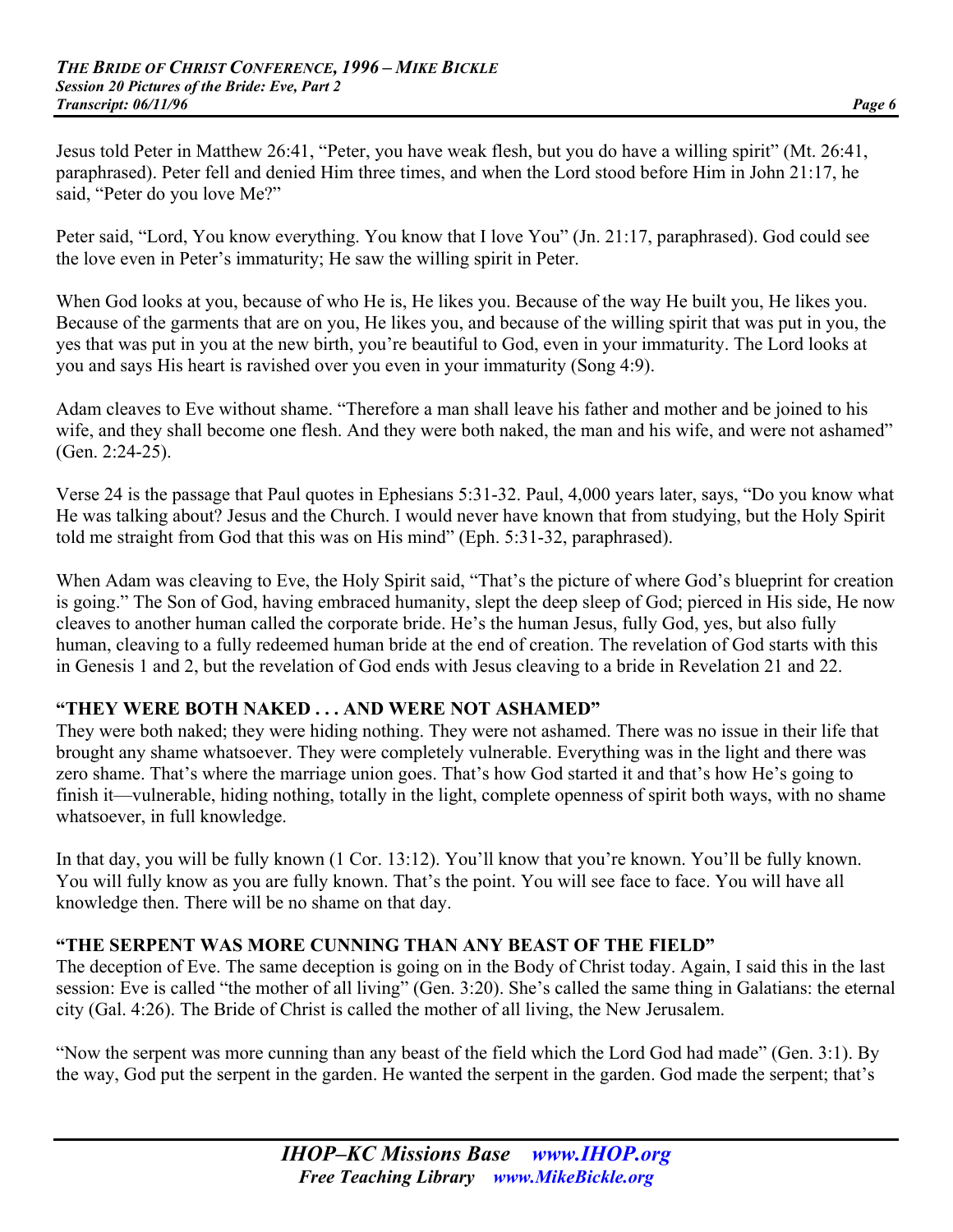the point I want to underline. The serpent wasn't an accident. God wanted voluntary love coming out of the human race, where they wouldn't fall even in the future. They would be redeemed and would never fall again.

"And [the serpent] said to the woman, 'Has God indeed said, "You shall not eat of every tree of the garden"?'. . . Then the serpent said to the woman, 'You will not surely die. For God knows that in the day you eat of it your eyes will be opened, and you will be like God, knowing good and evil.' So when the woman saw that the tree was good for food, that it was pleasant to the eyes, and a tree desirable to make one wise, she took of its fruit and ate. She also gave to her husband with her, and he ate" (Gen. 3:1, 4-6)

Let me go through this, and then we will stop and go on a theorizing session for a few minutes.

#### **EXCITEMENT IS FINDING GOD IN THE SMALL EVENTS OF LIFE**

First, Satan's half-truth. This is how Satan first comes. He says, "Has God really said?" Satan comes and accuses God's integrity, God's intention. First he may say, "Did God really say you would get in trouble? That you'll really be disciplined if you do these things, take certain things into your life that the Lord doesn't want in your life?"

On the other hand, he says, "Did God really say He would bless you in the way that you think He said?" Satan always comes with a half-truth and tries to get us to question God. That's his strategy in your life and in my life.

Then he comes with a blatant lie in verse 4. He says, "You shall not surely die." In other words, "There are no consequences for your actions." The very dignity of the human race says there are consequences. Consequences are what give dignity to life. God remembers, rewards, and values it. The good things that God remembers, the cup of cold water in the name of the Lord, are what make our life an adventure everyday (Mt. 10:42). For some people, the kingdom of God is somehow only exciting when revival surges every time they gather, but life is exciting when you know there's relevance in giving someone a cup of cold water. The heart of God is moved. Excitement is finding God in the small events of life.

Satan lied and said, "Your actions have no consequences; the good actions don't, and neither do the bad." That's the lie, that it doesn't matter what you do.

The person goes off into a small amount of sin in this area or a small amount of sin in that area, and the devil comes and tells you everything is over. That's not true, either. The Lord does set things into motion, building a fence around us so that we will never do it again. It's called "divine discipline." I've had it in my life. It's the Lord's passion. "I love you so much, I don't want you stumbling in this. I'll build a fence around you and the fence has a few thorns on it and a few of them will hurt you, but it will hedge you in."

#### **SATAN COVETS THE POSITION OF THE BRIDE OF CHRIST**

Satan comes with another lie and says, "You'll be like Him." This is the very lie that Satan attempted in Isaiah 14:13, when he said, "I will ascend to the very mountain of God. I will be like God" (Isa. 14:13-14, paraphrased). Satan wanted the position that the position that the Bride of Christ has. We were made in the image of God, and that's what Satan wanted in Isaiah 14:12-14. He wanted to be like God. He wanted to break the code, so to speak, of God's blueprint, and take a position by violence and storm. This position of being the companion of Christ, of being like Him, was protected for the human race. Satan couldn't have that position.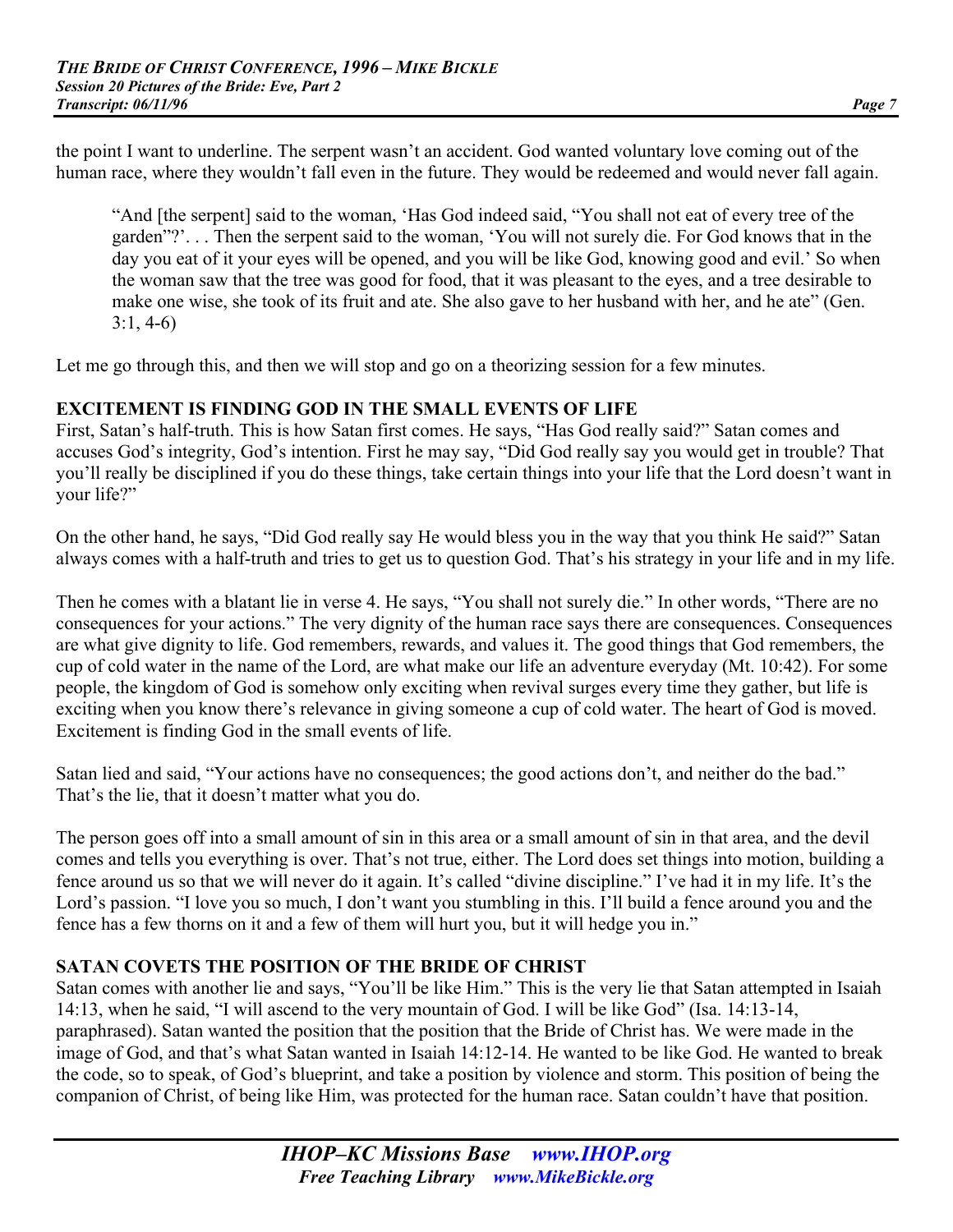## **"NO GOOD THING WILL HE WITHHOLD FROM THOSE WHO WALK UPRIGHTLY"**

Isaiah 14 tells us five things that Satan said in his heart. Then he was cast into judgment from heaven. All five of those things are given to the Body of Christ. There are five descriptions of the dignity and privilege of the Church. He wanted that position. Now he comes to the one who is made in the likeness of God and says, "God is afraid you will be like God."

I think God said, "Afraid? I built her like God. I built her with the capacity to be the bride of My Son. She'll always be like God." That's number one.

Number two: the underlying sentiment here is that Satan was saying, "God has something good that He's going to keep from you. There's something to be had that God won't give you because He's afraid to give it to you. Either He doesn't have the heart to give it to you, or He's protecting it from you for some reason."

The basic premise of Scripture is Psalm 84:11: "There's no good thing that God will withhold from the life of a person who walks uprightly—not if it will help them" (Ps. 84:11, paraphrased). That's an absolute premise of life. There's no good thing that God will withhold, ever, from a person walking with Him, if that thing will ultimately help them to grow in love—nothing.

Satan came along and said, "God knows there's life and good that He wants to keep from you."

So what do we do? We try to find life on other terms besides God's terms. That's what Eve did. Eve said, "He's keeping life back from me? Are you kidding? There are experiences that I could have that would enrich my life, and He's not giving them to me?" That was the fear—the fear that says hundredfold obedience will make our life a drudgery instead of bringing us into fullness."

There was a time in my life when David Parker spoke this to me. He said, "I thought there were two options: life on God's terms, and life on our terms, and that life on God's terms was preferable. But God said there's only one option: life on God's terms and death."

There's no such thing as life on our terms. It doesn't exist. It's not that it's a lower quality; it doesn't exist. He said, "When that hit me, it stunned me." There's no life in disobedience. There's momentary pleasure, but it never enhances your heart in life—never. It always takes more from you and demands that you go back to the well and drink more. It takes life from you and makes you addicted to it. You get addicted to that which takes life from you. It never, ever enlarges your experience of life. It never enhances your ability to experience life never.

Satan says, "God knows there's life on other terms, and He doesn't want you to be in on it." The lie is that hundredfold obedience is going to keep us from being enhanced in fullness. If we go out and get a small amount here and there, we'll get fullness; we're missing out.

# **THE LUST OF THE FLESH, THE LUST OF THE EYES, AND THE PRIDE OF LIFE**

Genesis 3:6 lays out three different things, the threefold sin of the human race. John describes it as "all that is in the world—the lust of the flesh, the lust of the eyes, and the pride of life" (1 Jn. 2:16). Lust of the flesh is sensuality; lust of the eyes is greed; and boastful pride of life is pride. All three are right here: sensuality, pride,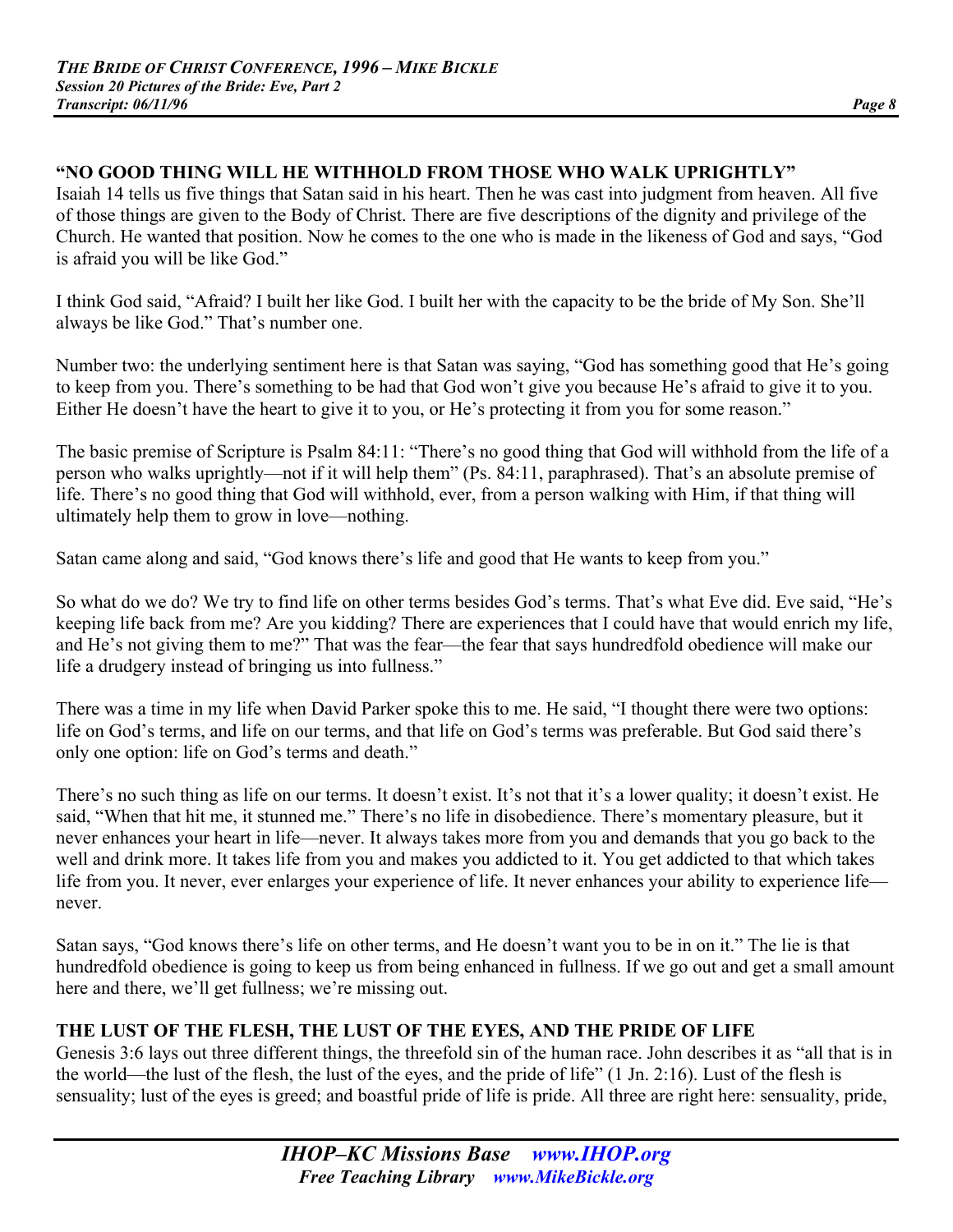and greed. Sensuality is pleasure without reference to the will of God. God is really into pleasure, but not without reference to the will of God. Greed is possessions without reference to the will of God—having stuff God doesn't want you to have.

The third one is the pride of life—a position without reference to the will of God. Sometimes I strive to get into a position because I'm not sure God will give it to me. That's the subconscious mind not being sure He'll give it to you. To get into a position that's without reference to the will of God is bound to bring you heartbreak anyway. It will stress you out and then break your heart. But the Lord is committed to getting you out of it. There's nothing more difficult than trying to kick a door down and rebuke it, while the Lord is on the other side, leaning against it.

Incidentally, one last thing about this: these are the very three sins that the last Adam confronted in the wilderness in Matthew 4:1-10. All three are exactly the same. Jesus stood in the exact same place as the first Adam and answered all three temptations and prevailed.

Paul's interpretation of Genesis 3:1-8. We find it in 2 Corinthians 11. Paul was really into Genesis. He was always commenting on it. Paul had powerful revelation. Look at 2 Corinthians 11:2-3: "For I am jealous for you with godly jealousy. For I have betrothed you to one husband, that I may present you as a chaste virgin to Christ. But I fear, lest somehow, as the serpent deceived Eve by his craftiness, so your minds may be corrupted from the simplicity that is in Christ" (2 Cor. 11:2-3). *Simplicity* here means "simplicity of devotion." Simplicity means the opposite of duplicity. It's the opposite of having two minds; it means being single-minded for God. It's devotion

## **SATAN'S CRAFTINESS IS IN THE DISTORTING OF TRUTH**

Satan's deceit. Paul feared that Satan would come with the same lies he had used on Eve, and all the issues we just talked about. He gives you half-truths; he'll tell you there are no consequences and that there's life God is keeping from you in obedience. Satan tells you there's life to be had outside the realm of obedience. "You're losing out by obeying." That's what Satan's deceit is: there are no consequences, God doesn't tell the truth, and God is keeping stuff from you that's good for you. That's his deceit.

Satan's craftiness is the distorting of truth all the time. It's a seed of truth with distortion. That's his way. He says half of it right and then changes it at the end and makes it all wrong. In the context of 2 Corinthians 11, it's verse 4 that I don't have written here. It's the false teachers who preach another Jesus with a different spirit, "who preach another gospel" (2 Cor. 11:4, paraphrased).

These Judaizers believed Jesus was the Messiah. They believed Jesus the Nazarene was God. That's pretty good. They believed that the way you got saved was by obeying, and then Jesus loved you. That makes the whole message false. Some things you can be off on and you're OK, on the secondary issues. You're still in the truth, in the way, but that truth makes the whole doctrine false. That's what Satan does: he distorts truth all the time. He plays mind games with half-truths all the way through. The goal is to corrupt our minds. His goal is to give us a wrong image of God. That's what Satan's express goal is: to give you a wrong image of God. Then what happens when you have a wrong image of God? You have a wrong image of yourself. Then you get a wrong image of everyone else.